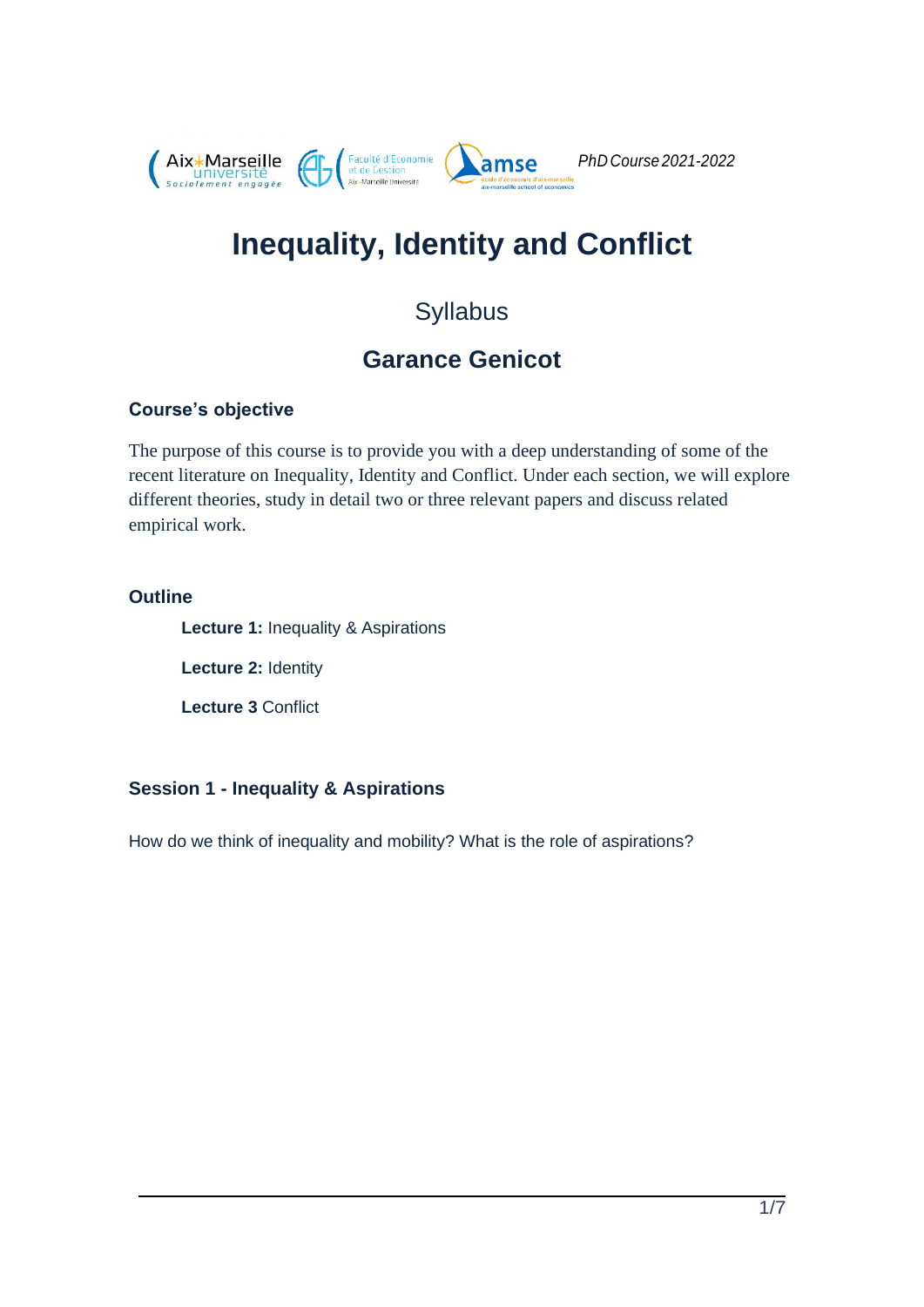

#### **Sessions 2 - Identity**

How do we think of identity in economics? Is identity primordial or endogenous?

#### **Session 3 - Conflict**

Is conflict triggered by economic similarities or difference? Why is ethnic conflict so prevalent?

#### **Grading:**

In time, I will communicate to you a few topics related to the sessions, but you are welcome to contact me to propose a specific topic, and discuss your proposed reading list.

[1] Ahead of class: No later than a month prior to the first class, I'll ask you to contact me with your selection.

No later than two weeks prior to the first class,

[2] Review the literature on the topic, with a focus on the empirical literature, and write an approximately 8-10-page review.

[3] The presentation of a specific paper or your review. You will have a total of 45 minutes, including time for interruptions, questions and comments. You will be expected to experience, accept, and respond to, audience participation.

# **Preliminary references. Stars indicate essential readings.**

### **Lecture 1:**

**\*** Genicot, G. and Ray, D. (2020). [Aspirations and economic behavior.](https://georgetown.app.box.com/s/lkhhdyke2ihsy98u6seelds0w4d7eq6i) Annual Review of Economics , 12.

**\*** Garance Genicot and Debraj Ray "Inequality and Aspirations". [Econometrica,](https://ideas.repec.org/s/wly/emetrp.html) Econometric Society, vol. 85, pages 489-519, March. <http://www9.georgetown.edu/faculty/gg58/aspirations.pdf>

# **Lecture 2:**

**\*** [Social Identity and Economic Policy](https://www.annualreviews.org/doi/abs/10.1146/annurev-economics-082019-110313)